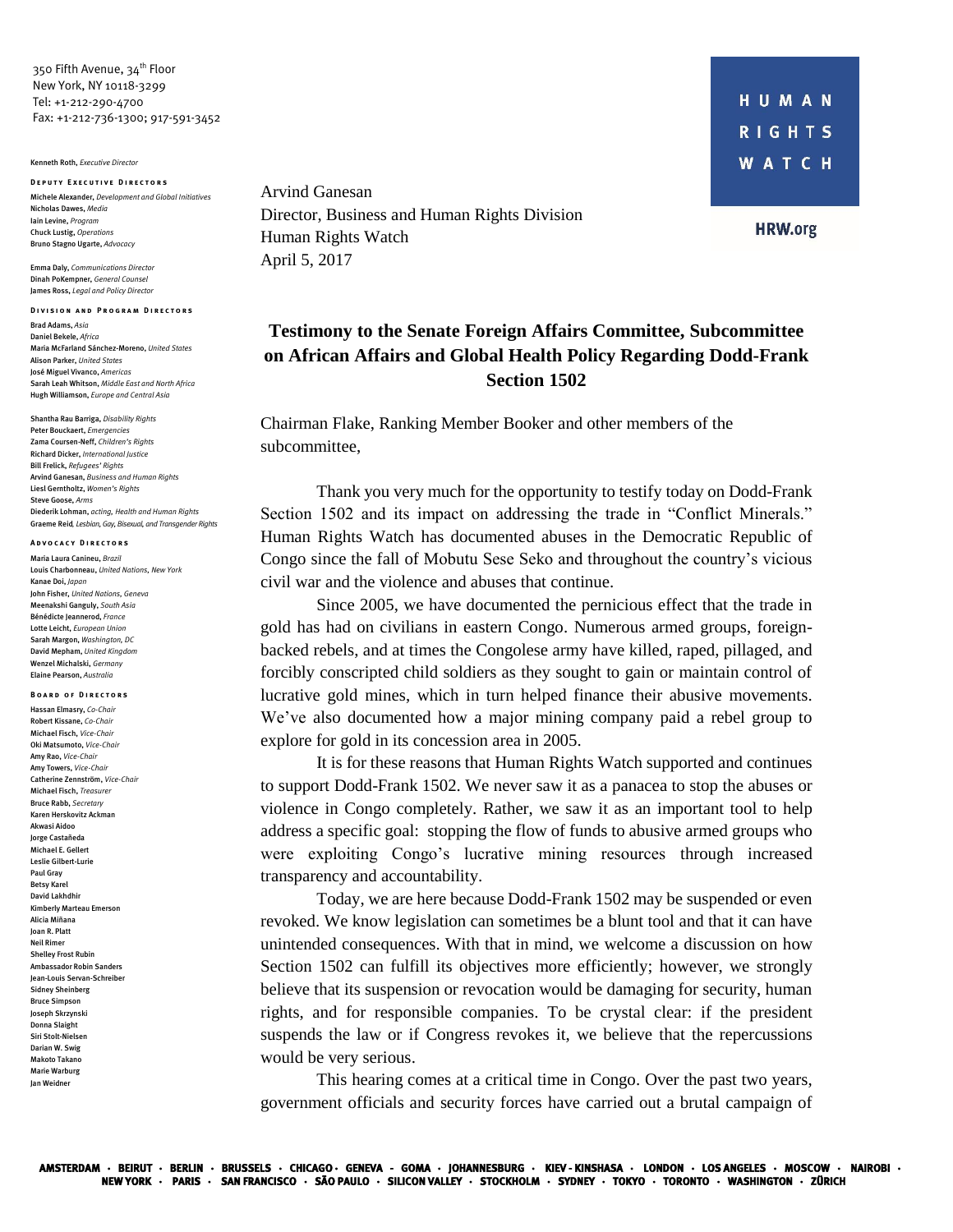repression against those opposed to President Joseph Kabila's efforts to stay in power beyond the December 19, 2016 end of his constitutionally mandated two-term limit. Scores of peaceful protesters have been killed, pro-democracy activists and opposition leaders have been imprisoned, and media outlets have been shuttered. After significant pressure from the international community —including targeted US sanctions against top officials and other strong measures backed by this Congress—President Kabila made some important concessions in an end-of-the year deal mediated by the Catholic Church.

This agreement calls for presidential elections to be held by the end of this year and says clearly that there will be no changes to the constitution or a referendum to allow Kabila to run for a third term. Yet implementation of the deal has stalled, as violence between militia groups and the Congolese security forces have escalated in many parts of the country, along with an alarming increase in human rights violations. Some of these situations are directly linked to Kabila staying in power beyond the end of his constitutional mandate. Kabila has agreed to hold elections and step down from power, and the prospects for stability likely hinge on whether he abides by that commitment. Continued US engagement and strong pressure on Kabila to do so is critical.

Last month, two members of the UN Group of Experts on Congo, Michael Sharp, an American, and Zaida Catalán, from Sweden, were killed while investigating large-scale human rights abuses in Congo's central Kasai region. It remains unclear who was responsible for the murders. The Group of Experts has been instrumental over the years in exposing the links between the trade in natural resources, armed groups, sanctions-busting, and the violence in Congo.

In this context, suspending or eliminating Dodd-Frank 1502 would make an already explosive situation in Congo worse. Abusive armed groups, factions of the security forces, and other opaque mafia-like networks allegedly linked to government officials could then easily return to the lucrative mines in eastern Congo to finance their activities. This could lead to new security problems throughout the volatile region—where some of Congo's nine neighboring countries have illegally benefitted from the country's vast mineral wealth. And it could also create direct security risks for the United States, which has a clear interest in promoting a more stable and peaceful central Africa region.

Suspending Dodd-Frank 1502 would also harm responsible American companies that have embraced the law and the principles that underpin it, including some of this country's most successful and well-known companies, such as Apple, Intel, and Tiffany. They and others would suddenly be placed at a competitive disadvantage against other companies that prefer to operate opaquely in a way that could fund armed groups. Eliminating the rule would punish responsible companies and reward irresponsible ones by creating a "race to the bottom," legalizing opaque sourcing of conflict minerals while disadvantaging companies that choose to keep their supply chains clean.

In the absence of 1502, it is possible that civil society groups could end up pressing for targeted sanctions on the Congolese minerals sector if it becomes clear that abusive armed groups are profiting from this trade. Such targeted sanctions are typically the approach the international community has taken in recent years to address similar problems. While understandable, this is a much more draconian approach than the transparency and auditing procedures 1502 require. These are serious consequences for Congo, for major US companies, and for human rights.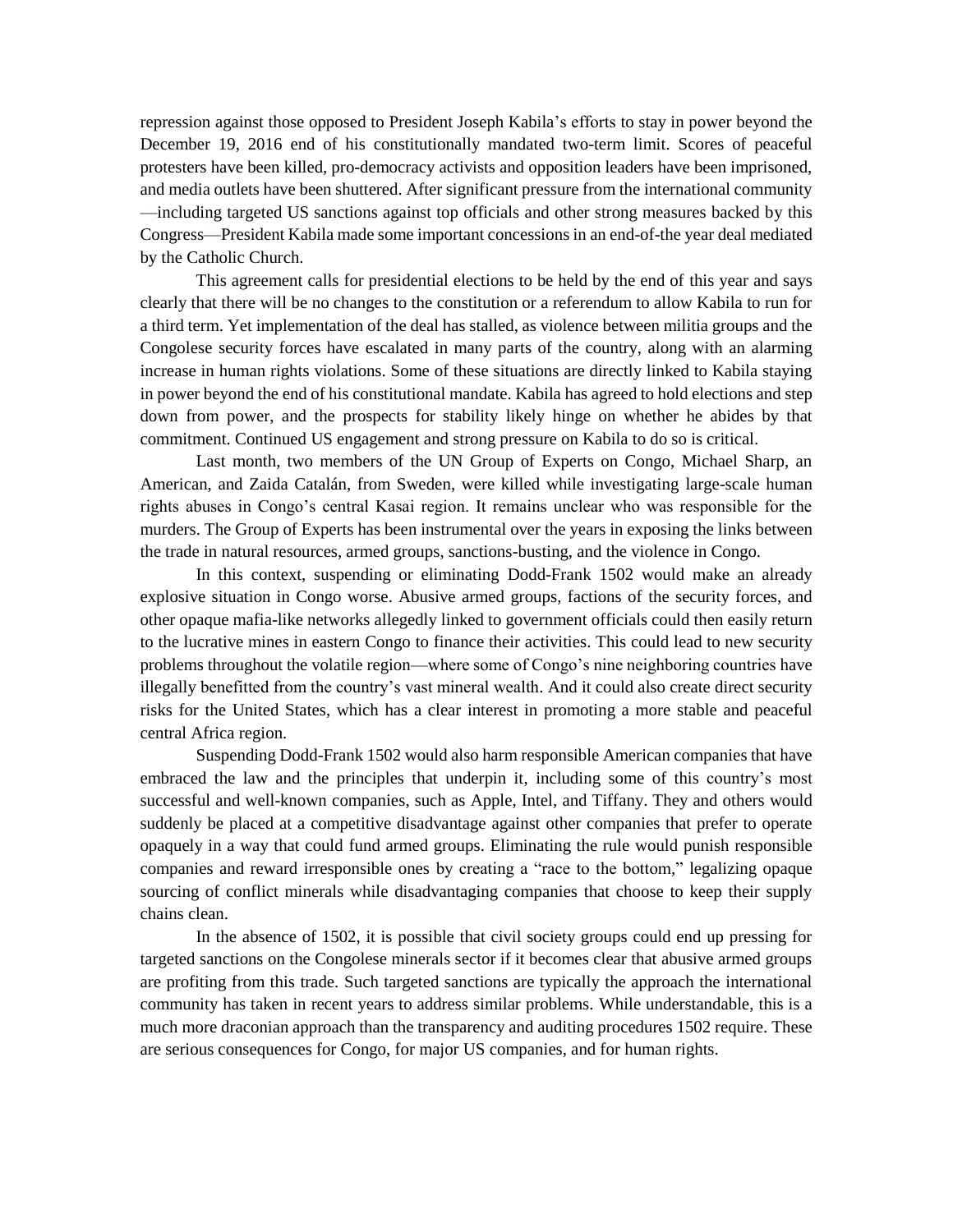## **Suspending 1502 Will Make It Easier to Fund Armed Groups Secretly**

The fundamental purpose of Dodd-Frank 1502 is to keep money out of the hands of armed groups that trade in and profit from certain minerals. Human rights groups, responsible companies, and the US government have shared this goal for many years. It is important not to lose this aspect of the law: it is a rare instance where key institutions in and out of government agree on what the problems is, want to stop it, and have managed to put a law in place to help do it. That is something Congress and the administration should support.

Without the law, it would be easier for abusive armed groups to fund themselves secretly, whichcould help to further destabilize parts of Congo. In mid-March, Bloomberg news reported that the Congolese Minister of Mines, Martin Kabwelulu, wrote the US Securities and Exchange Commission, warning that eliminating 1502 would lead to an "escalation in the activities of nonstate armed groups." The US has sought for decades to help de-escalate these activities; removing a tool that can help do that undercuts longstanding US foreign policy objectives.

This problem could be exacerbated by the administration's possible budget cuts for UN peacekeeping in Congo and by possible further cuts to other foreign assistance to Congo. The combination of suspending or eliminating 1502 while cutting support to peacekeeping and other foreign assistance could make it easier for abusive armed groups to make money from conflict minerals while simultaneously reducing funds to entities meant to curtail conflict and foster stability.

Considering Congress' longstanding interest in Congo, the fragile situation on the ground, and the billions of dollars the US has spent on peacekeeping efforts in the country, this scenario would be extraordinarily counterproductive to US geopolitical and security interests.

While imperfect, Dodd Frank has already had some tangible positive effects for the people of eastern Congo and those seeking greater transparency. Since 2012, mining at the Kalimbi tin mine in Nyabibwe, South Kivu, for example, has had a functional traceability scheme, which allows for the continuous production of tin that benefits the local workers, and not the abusive armed groups or corrupt army or government officials.

Global Witness reported that in 2012, the Congolese government suspended the operations of two Chinese companies because they failed to carry out proper due diligence and suspected they may be sourcing from armed groups. But it is troubling that the same year, Global Witness reported that two Congolese army officers were caught trying to smuggle more than 1,000 pounds of minerals, including coltan. The government refused to press charges, but the officer who stopped them and tried to stop the smuggling was suspended from his post. At present, however, we have some indications that Congolese government officials are starting to take actions to prevent mineral wealth from illegally profiting armed groups or army officers.

It is also important to remember the types of groups that could be emboldened and enriched without the transparency and systems Dodd-Frank requires. Human Rights Watch and others have documented the abuses by several armed groups that benefited from this trade and the harm they have caused. This includes the armed group known as the Nduma Defense of Congo-Renové (NDC-R), one of the most abusive groups operating in eastern Congo that benefits greatly from the uncontrolled and illicit exploitation of gold there. Traceability efforts so far have had a much greater impact on tin, tantalum, and tungsten than on gold. The NDC-R has committed serious human rights violations, including the killings of dozens of civilians and recruitment of children over the past two years.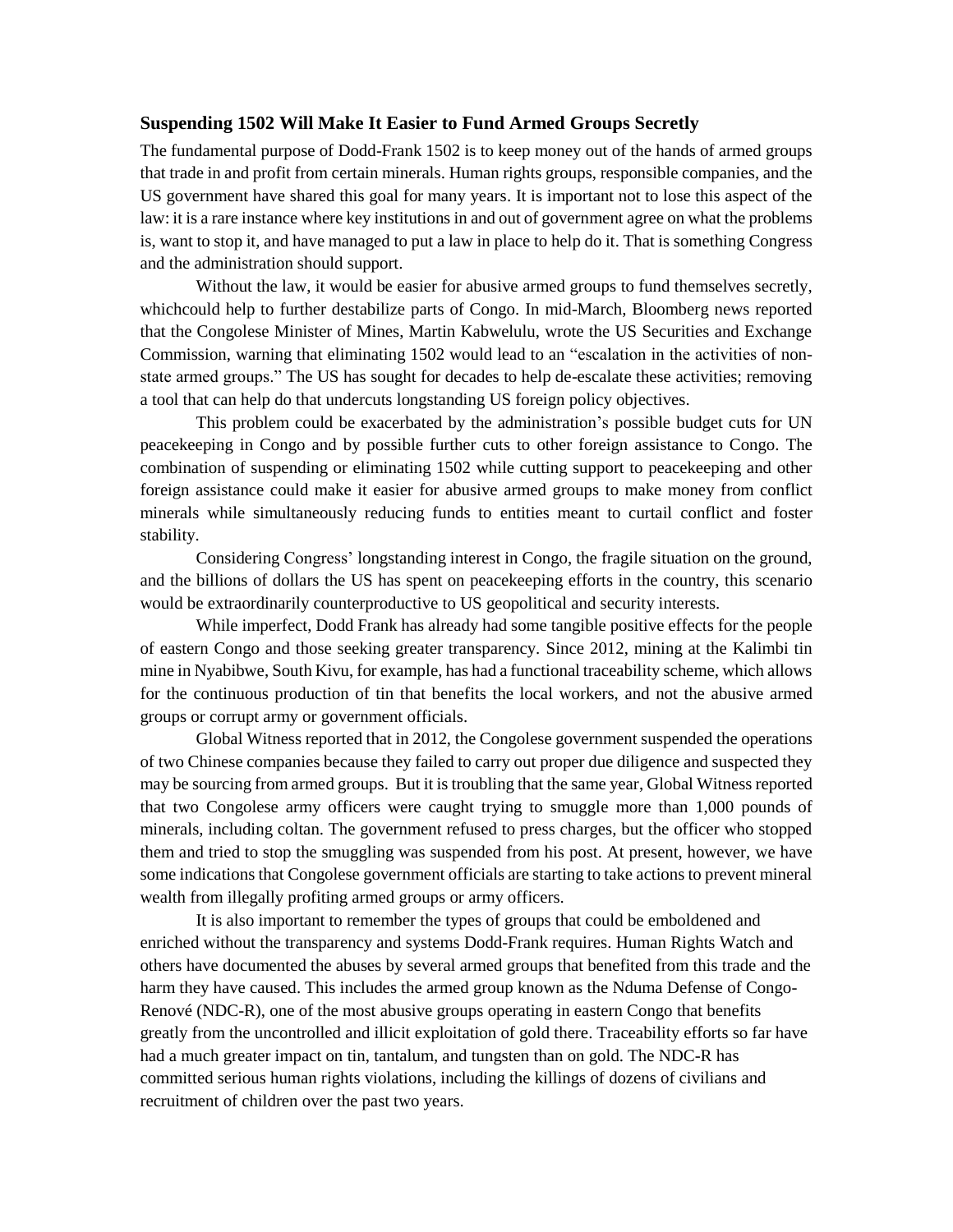Last month, my colleagues were in eastern Congo's Walikale territory in North Kivu and met with several former child soldiers from NDC-R and miners. They told us how the group led by Guidon Shimiray Mwissa is systemically taxing the lucrative gold trade in dozens of mining sites. By holding a monopoly on things like alcohol and cigarettes in the mining pits and illegally taxing those who work in or near the mines, Guidon is making over \$20,000 a month. According to some of his former cadres, he's also allegedly trading gold for weapons.

Suspending Dodd-Frank 1502 would make it easier for other abusive armed groups and corrupt officials to enrich themselves the way Guidon is by making the trade even more opaque and easier to do business with armed groups. This would make an already bad situation even worse.

## **Suspending or Eliminating Dodd-Frank 1502 Will Disadvantage Responsible US Companies**

Suspending or revoking Dodd-Frank 1502 would hurt some of the United States' leading companies, such as Tiffany, Intel, and Apple. These firms have taken meaningful steps to keep their supply chains free from links to abuses in Congo and would be placed at a competitive disadvantage against companies inclined to operate less responsibly.

Responsible companies have worked hard to comply with the requirements of 1502. In March 2016, Apple announced that 100 percent of its conflict mineral supply chain had been audited to ensure compliance with Dodd-Frank 1502. That move was widely praised by human rights groups. While its supplies were not fully conflict-free, it has achieved the kind of oversight needed to eliminate conflict minerals from its supply chain. It took the company about six years of steady work on the ground and with its suppliers to meet this goal. But Apple is not just focusing on its legal requirements; it is also trying to clean up its cobalt supply chain after facing scrutiny over problems in it.

Intel began to examine conflict minerals in 2008 and has reported that its microprocessors have been conflict free since 2013. The company has said that it was on track to make its entire product base conflict-free. It took several years for the company to get control over its supply chains and build the capacity to source from properly audited mines.

Also, Intel commissioned an important study on Millennials' attitudes towards conflict minerals. The survey provides useful insights into the minds of key consumers. 97 percent of those surveyed believed that companies should "act in a way that benefits society." Almost 70 percent would avoid companies that they think are not socially responsible. About 70 percent cared about conflict minerals once they learned about them, and a similar percentage said that how a company dealt with conflict minerals would influence whether they bought its products. Dodd-Frank 1502 gives consumers the information they need to make decisions, helps companies meet those expectations, and isolates companies that do not.

Tiffany & Co., one of the world's most recognizable and prestigious jewelry companies, has also invested a considerable amount of time and resources to ensure that it monitors its supply chain to exclude conflict minerals. It conducts detailed reviews of its global supply chains. It works, like other companies, with programs to support conflict-free smelters and other initiatives. The company has made the investment to ensure its products are conflict-free.

Each of these companies is an American icon and a leader in their industries. And each of them does not want Dodd-Frank 1502 or comparable regulation to go away.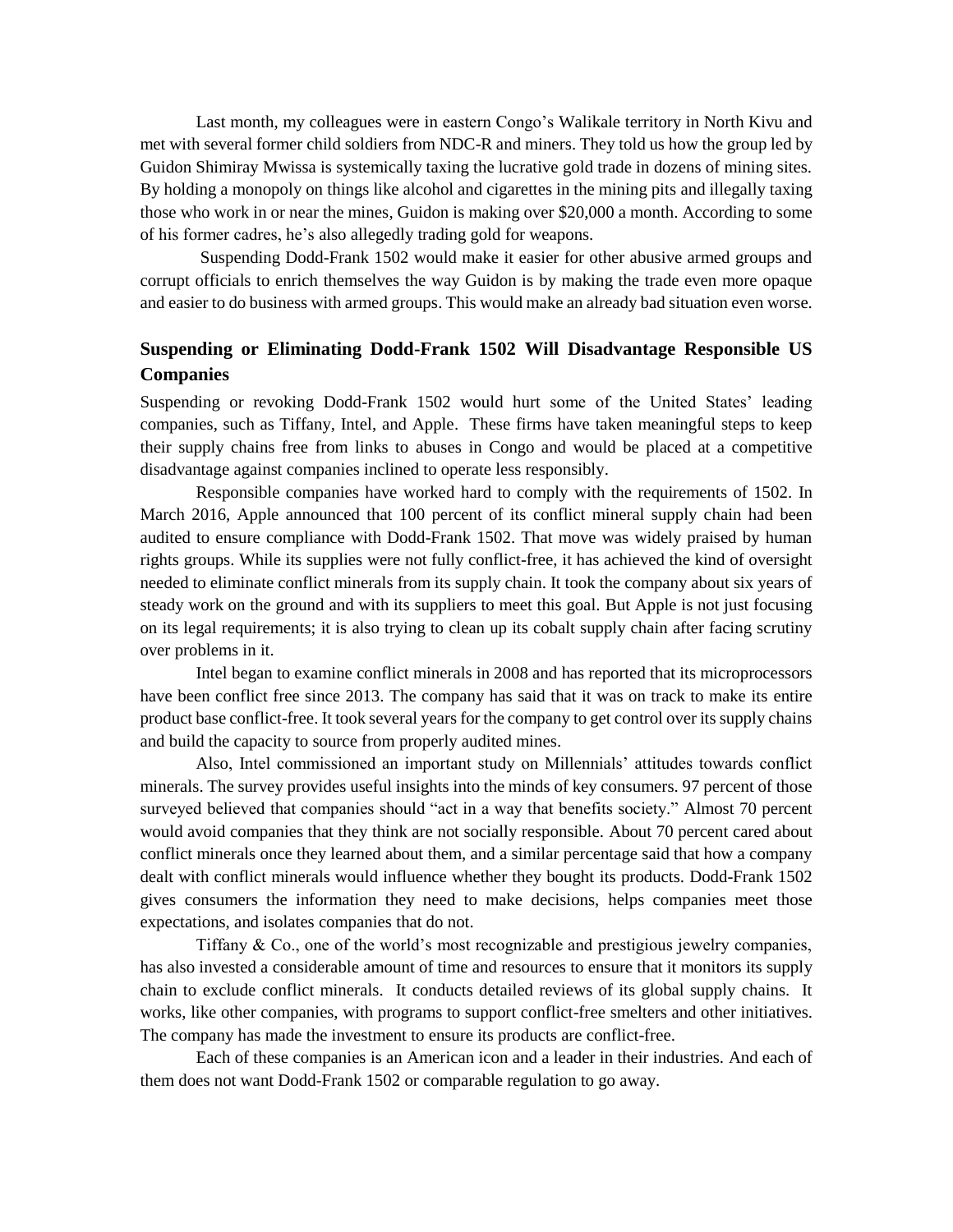When it became apparent that 1502 might be suspended, Tiffany issued a statement noting "we firmly believe that the continued existence of Federal regulation that addresses the sourcing of conflict minerals provides an important framework for industry, laying the foundation for protection of human rights and responsible sourcing efforts in Congo and beyond. We urge Congress to support legislation that effectively promotes due diligence and transparency for the sourcing of all conflict metals and gemstones."

Richline Group, a jeweler owned by Warren Buffet's Berkshire Hathaway, has also come out in support of 1502 and noted that "Section 1502 has proven to be an important and effective first step in the effort to create a conflict-free mining industry in Congo that benefits legitimate business rather than extortion and violence" and said "we fully support the continued implementation of Section 1502."

From personal experience, I know that the CEO of one of these companies had strong reservations against Dodd-Frank 1502 when it first became law, but ultimately saw that it was something the company could and would implement it in part because it was far less costly and laborious than he originally expected and because it was the right thing for the company to do.

The support from major companies highlights a perverse consequence that suspending or repealing Dodd-Frank would cause: it would create an uneven playing field placing major US companies at a competitive disadvantage relative to companies that did not want to disclose their supply chains, or worse still, do not care whether their activities led to the secret funding of armed groups in Congo. In this sense repealing 1502 would create a perverse incentive to behave less responsibly, and would harm the efforts of responsible companies. Tiffany, Apple, Intel, and Richline have said they believe keeping conflict minerals out of their supply chain is the right thing to do and that they will continue to do it. But without regulation, they will bear a steep cost for being responsible. Dodd-Frank levels the playing field and makes sure responsible companies are not penalized for doing the right thing while requiring others to meet minimum standards.

Additionally, 129 investors with assets worth approximately \$5 trillion under management have also urged the US government to keep the law in place and to ensure its continued implementation and enforcement.

The US should maintain the same path it has successfully pursued over decades: be the first country to enact a strong law ensuring that companies act responsibly and then work diligently to make sure others do the same. This is what the US did with the Foreign Corrupt Practices Act. It passed the law in 1977, worked to get other countries to pass similar statutes, and now there is an important global anti-corruption regime that includes many countries with strong anti-corruption laws of their own. Multilateral institutions like the Organization for Economic Cooperation and Development (OECD) and the UN have also developed their own standards. The US played a leading role in these efforts—in part because it led by example.

This approach has also been true with 1502. US adoption of 1502 led the EU and OECD, for example, to start developing their own standards on conflict minerals that will, at least in the case of the EU, apply to a broad swath of companies beyond US jurisdiction. Just this March, the European Parliament approved new conflict minerals regulations. That approach creates a race to the top where US companies lead, versus suspending 1502 and creating a race to the bottom where US companies are hurt.

Five years after the rules went into force, there is progress. There are more than 200 conflict-free smelters and major companies, as noted previously, are working towards full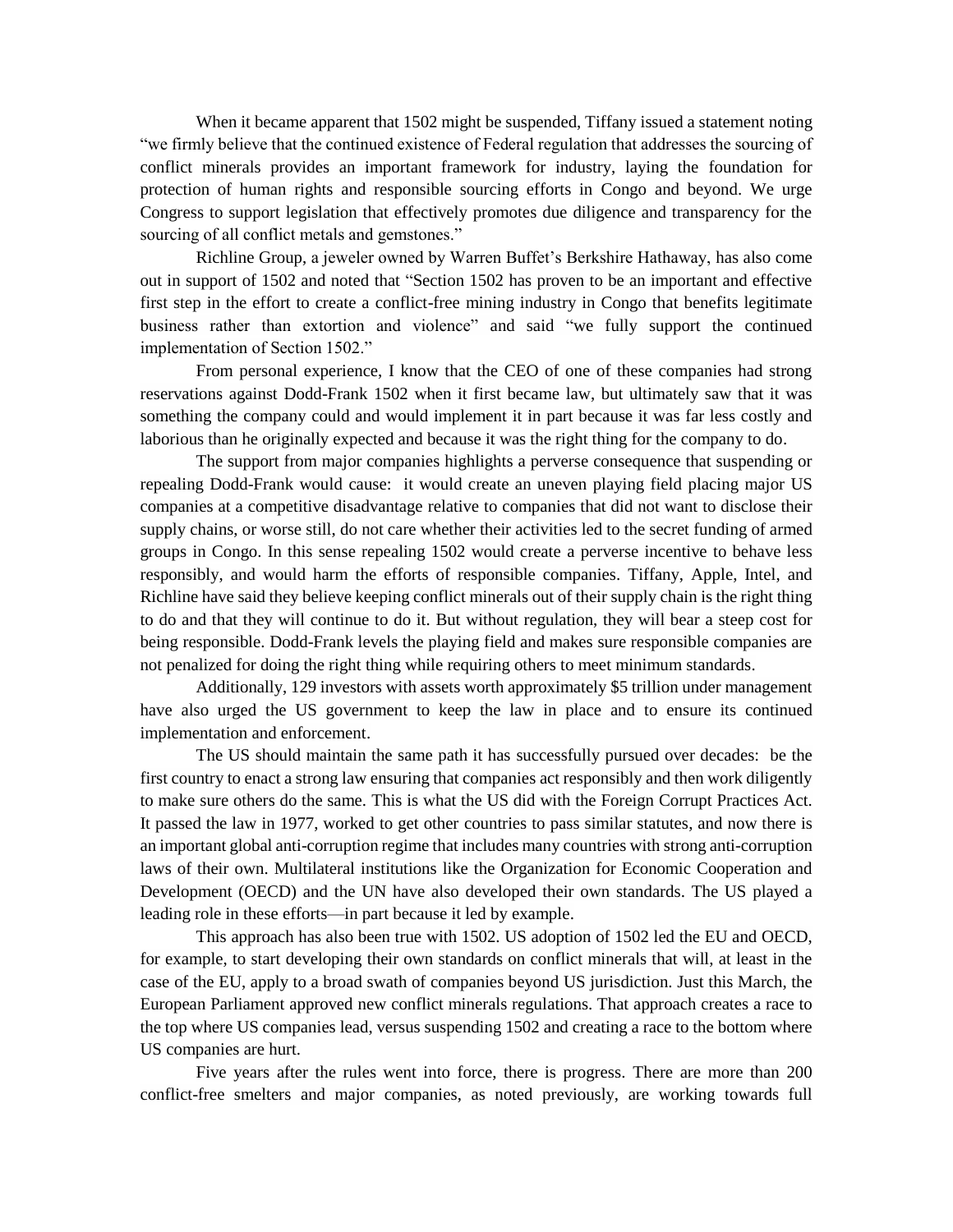compliance and do not want the rule to end. And other jurisdictions are developing their own, similar, rules.

Internationally, the London Bullion Market Association and the Dubai Multi-Commodities Center are putting policies into place to deal with illicit funds derived from minerals. In Congo, the International Tin Supply Chain Initiative is also working to support company due diligence. These are relatively new initiatives and their efficacy is not yet known, but they are examples of the momentum 1502 is creating and what could be lost if is eliminated.

On the ground, significant parts of Congolese civil society generally support the law. As Dr. Denis Mukwege wrote in the New York Times in 2015, "A conflict-free minerals industry would greatly benefit the people of Congo and contribute to ending the unspeakable violence they have endured for years. The legislative tools to help make this a reality are available to international policy makers, but they must be enacted and enforced." Those views are echoed by a number of civil society groups.

### **Challenges with Dodd-Frank 1502**

There are very compelling reasons to keep 1502, but we do not want to downplay the fact that this law has had its challenges, claim that implementation of the law has been perfect, or suggest that it is the sole answer to conflict and abuse in eastern Congo.

During the period after Dodd Frank became law in 2010 and before its implementing rules were finalized in 2012, uncertainty, misinformation, and other factors led to adverse consequences on the ground. That uncertainty before the final rules were issued led to a de facto boycott as companies avoided sourcing from Congo. There is also evidence that mineral-related violence during that time did not subside.

However, those problems are not solely due to Dodd-Frank 1502. The Kabila government exacerbated the negative economic impacts when it ordered a six-month halt to all mining in the Kivus in 2010. Between 2010 and 2012, the period between enactment of 1502 and implementation of its final rules, companies chose to boycott Congo since nothing in the law required that companies stop doing business with Congo. These measures, coupled with the uncertainty over Dodd-Frank's final rules, created problems.

There are still reports of problems facing artisanal miners ranging from low prices affecting artisanal coltan miners.

Another key issue is that US companies are still slow to comply with the law. In 2015, Global Witness and Amnesty International reported that as much as 80 percent of covered companies were not properly disclosing and auditing their conflict minerals supply chain. This is an important area for growth and development—as it could help strengthen the positive impact of the law and enable a more level playing field for all companies down the road.

## **The Way Forward**

We support constructive proposals to ensure Dodd-Frank 1502 is more efficient and effective. Suspending or scrapping the law will not do this and will instead disadvantage responsible companies, while likely creating more instability in parts of Congo and making it easier for abusive armed groups to pay for their activities.

If industry groups or companies have specific ideas on how to make 1502 more efficient or effective, you should make sure they are sharing them. There are already indications that costs